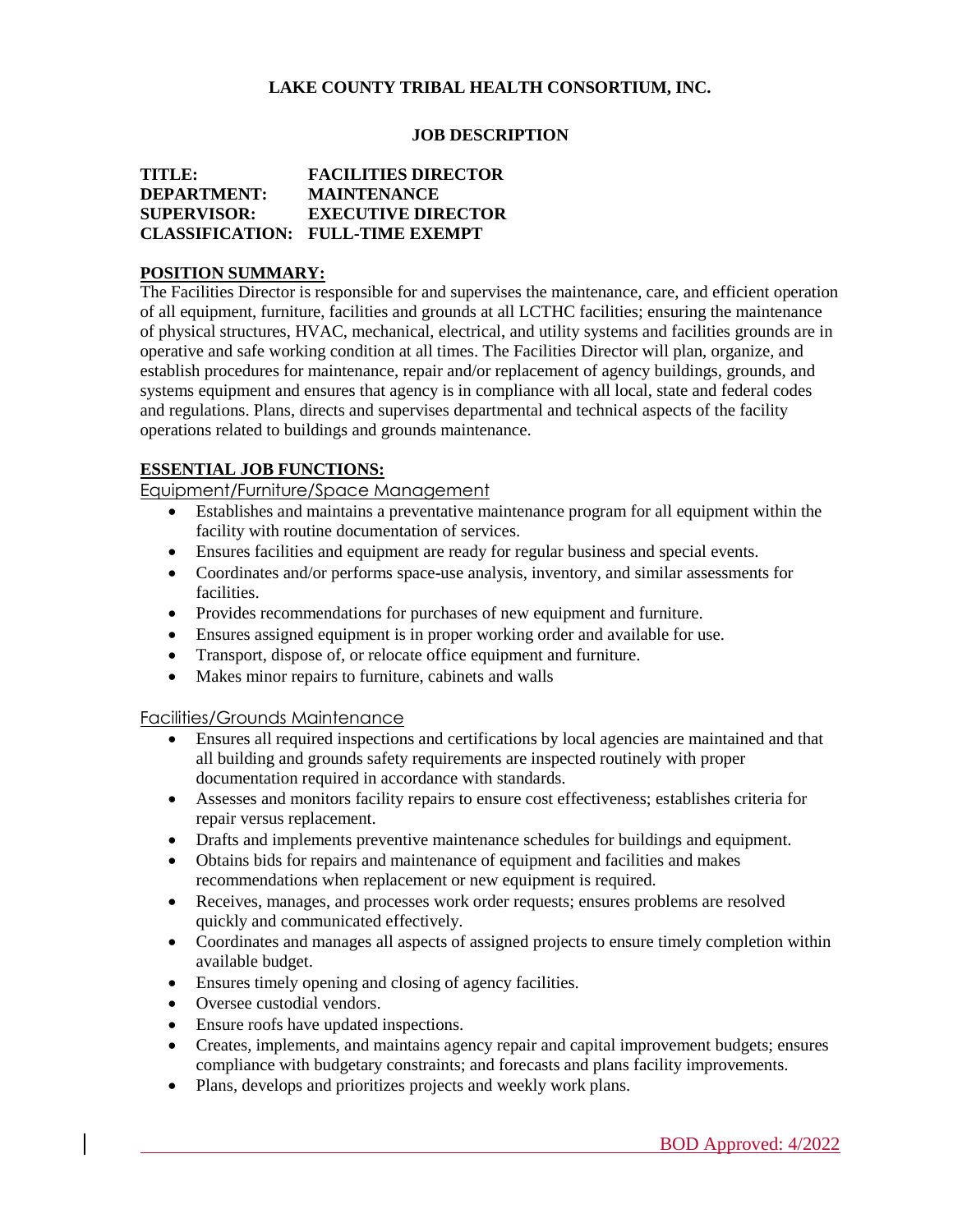- Coordinates and maintains inventories of maintenance material, supplies and repair parts at required levels by initiating requisitions for purchase and periodically reviewing inventory for proper upkeep at agency's facilities.
- Evaluates long-term needs in relation to major projects and property improvements and develop a five-year plan outlining same in cooperation with relevant consultants designated by the agency.
- Submits monthly report to the Board of Directors outlining status of facilities maintenance including making recommendations on facility related items.
- Maintains files of warranties, records, licenses, inspections, service agreements, and contracts for various pieces of equipment
- Maintains current knowledge in the field of facilities management and maintenance; establishes implements and updates facility related policies and procedures.
- Responsible for constant state of readiness to comply with AAAHC, OSHA, Cal OSHA, Life Safety, Emergency Preparedness and any other regulatory agency requirements.
- Responsible for the maintenance and operation of the agency fire alarm systems, fire protection systems and emergency generator systems.
- Supervises the operation and preventative maintenance of HVAC and Lighting Control systems in conformity with safety standards and regulations.
- Responsible for the maintenance of items such as pipes, fittings, valves, drinking fountains, faucets, washers, gaskets, roofs and fencing, pump lubrication, heaters and other equipment proper operation and servicing.
- Makes minor electrical and lock repairs.
- Installs glass windows.
- Engages in minor painting and performing structural repairs. Woodwork and furnishing of buildings.
- Engages in ground maintenance activities such as mowing lawns, trimming hedges, removing weeds, and raking and disposing of leaves and refuse.
- Develops and update technical operations and maintenance manuals as needed.
- Operates trucks, large and small power equipment and tools.
- Handles hazardous chemicals.
- Performs assigned duties in a safe manner.
- Use and keep facility maintenance software up to date.
- Other duties as assigned

# **EDUCATION, EXPERIENCE, CERTIFICATIONS AND LICENSES:**

- Bachelor's degree in facilities management or equivalent, or five years of experience in facilities management.
- Minimum of 3 years of management experience leading a team.
- Certified Healthcare Facility Manager (CHFM) certification is preferred. Must be willing and eligible to obtain certification if not currently certified within 1 year of hire.
- California Driver License and a good driving record verified by a DMV printout.
- Water Technician Certificate or ability to obtain such certification.
- OSHA safety requirements for medical and dental facilities.
- Demonstrated experience in performing minor maintenance and repair work of buildings, equipment or machinery.
- Knowledge of standard practices of one or more of the building crafts, including materials, tools and procedures.
- Alteration, repair and minor construction of buildings, equipment and facilities.
- Mechanical principles related to motors.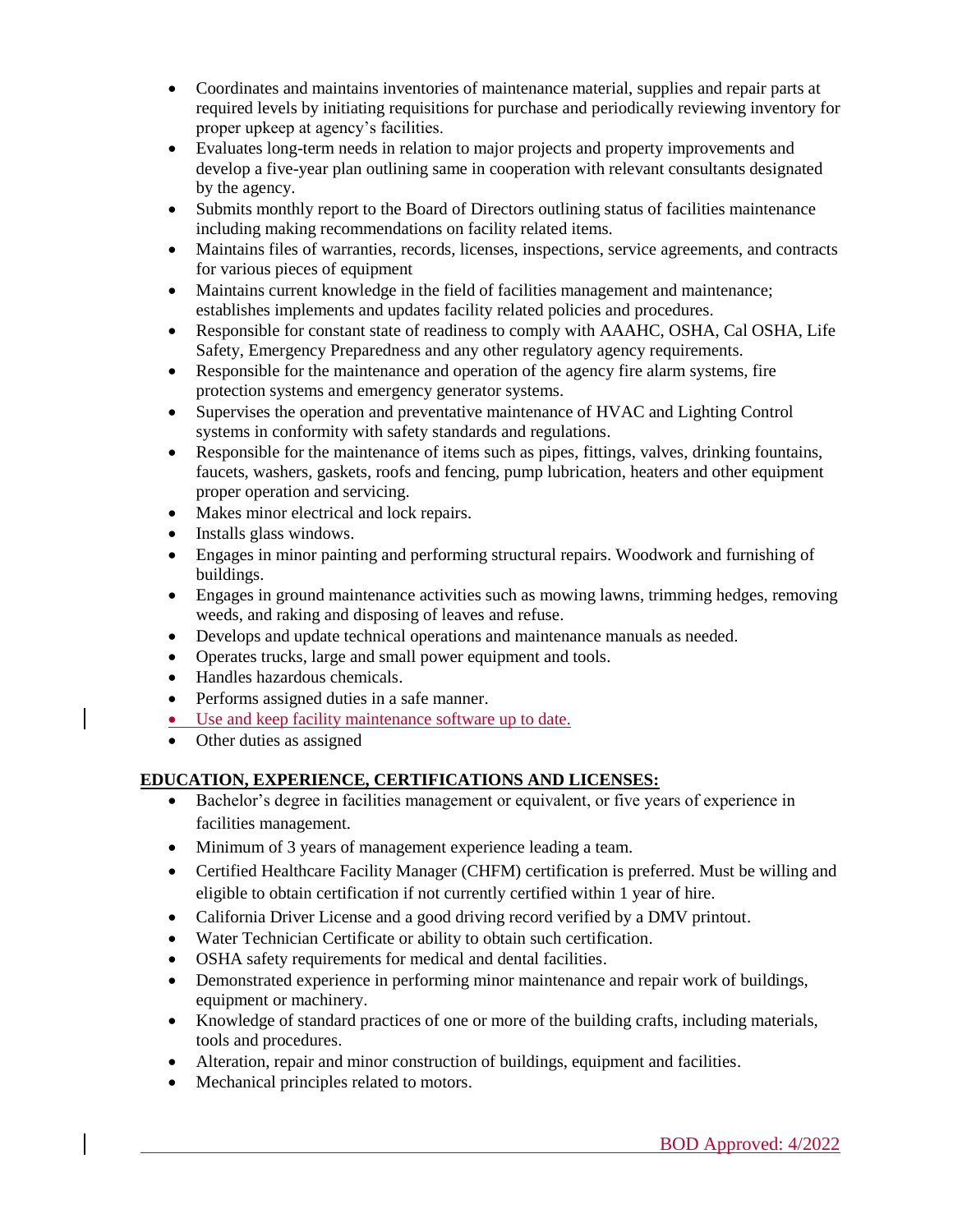- Ability to read and interpret documents such as safety rules, operating and maintenance instructions and procedure manuals. Ability to interpret a variety of instructions furnished in written, oral, diagram or schedule form.
- Ability to solve particle problems and deal with a variety of concrete variables in situations where only limited standardization exists.
- Ability to write routine reports and correspondence and to participate in the development of a procedure manual.
- Experience setting up and using facility maintenance software.
- Comfortable using computers to generate Purchase Orders and Operate a Service Ticket Request system.
- Ability to speak effectively before groups of customers and employees of the organization.
- Ability to calculate figures and amounts such as discounts, interest, proportions, percentages, area, circumference and volume.
- Speak, read and understand sufficiently to successfully receive/provide information to and from supervisors, co-workers, the public, etc. Ability to follow oral and written directions.

## **All LCTHC employees are expected to:**

-Provide the highest possible level of service to clients;

-Promote teamwork and cooperative effort among employees;

-Maintain safe practices; and

-Abide by the LCTHC policies and procedures as they may from time to time be updated.

# **PHYSICAL DEMANDS:**

The physical demands described here are representative of those that must be met by an employee to successfully perform the essential functions of this job. Sitting / Mobility: Approximately 5% of time is spent working at a desk. Balance of time (approximately 95%) is spent moving around work areas. Communication: Ability to effectively communicate with co-workers, patients and members of outside agencies, in person, by telephone, and by email. Frequently stand and walk for extended periods; stoop, kneel, and crouch to pick up or move objects, pushing and pulling, physical ability to lift and carry objects weighing up to 50 lbs. without assistance; physical ability to lift and move heavier objects with assistance; normal manual dexterity and eye-hand coordination; corrected vision and hearing to normal range; verbal communication; uses ground equipment such as edgers, mowing equipment, hedge trimmers, clippers, and sprayers. Uses cleaning materials and equipment such as vacuum, carpet shampooer and other maintenance equipment as needed to perform job duties. Work is performed in an office/clinic environment and outside with exposure to different weather conditions; continuous contact with other staff and the public.

**INDIAN PREFERENCE:** Preference may be given to qualified Native American Indians according to the Indian Preference Hiring Act, CFR 25 USC 472. Other than Indian Preference, Lake County Tribal Health Consortium, Inc. adheres to all provisions of the Equal Employment Opportunities Act.

**NOTICE OF DRUG-FREE WORKPLACE ACT REQUIREMENT:** LCTHC is committed to maintaining a drug free and alcohol free workplace. LCTHC believes that a healthy, productive workforce free from the effects of drugs is very important to all employees and patients. Substance abuse is incompatible with the health, safety, efficiency and success of LCTHC.

Employees who are under the influence compromise LCTHC'S interests, endanger their own and the health and safety of others and can cause a number of other work-related problems. As a condition of employment, each applicant receiving a job offer from LCTHC must take and pass a required drug screen test.

## **HIPAA Health Insurance Portability and Accountability:**

This act was enacted to deal with three main areas with regard to patient information.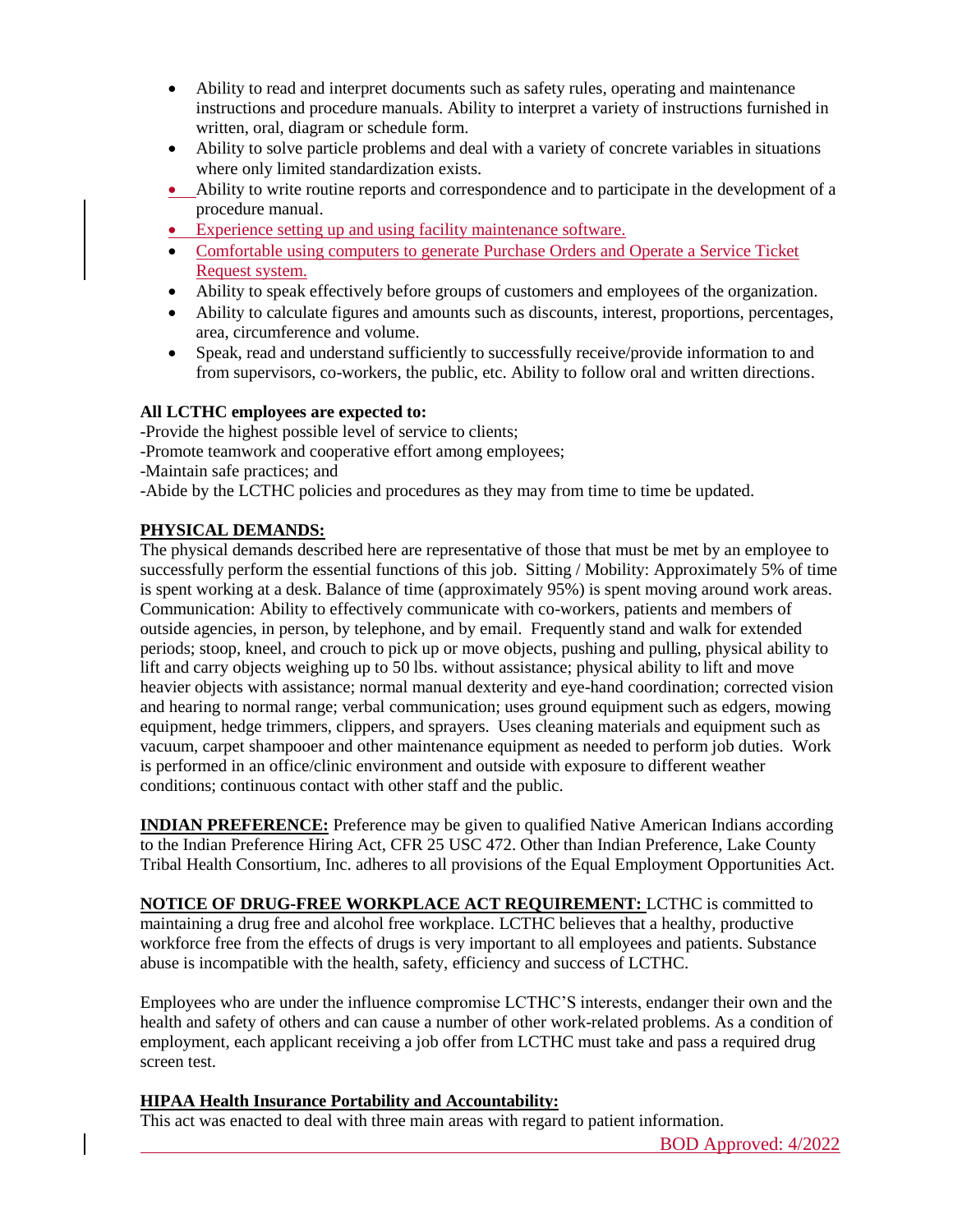- Security of health information
- Standards of electronic transactions
- Privacy of individually identifiable health information

## *IMPORTANT DISCLAIMER NOTICE*

*The job duties, elements, responsibilities, skills, functions, experience, educational factors and the requirements and conditions listed in this job description are representative only and not exhaustive of the tasks that an employee may be required to perform. The employer reserves the right to revise this job description at any time and to require employees to perform other tasks as circumstances or conditions of its business, competitive considerations, or work environment change.*